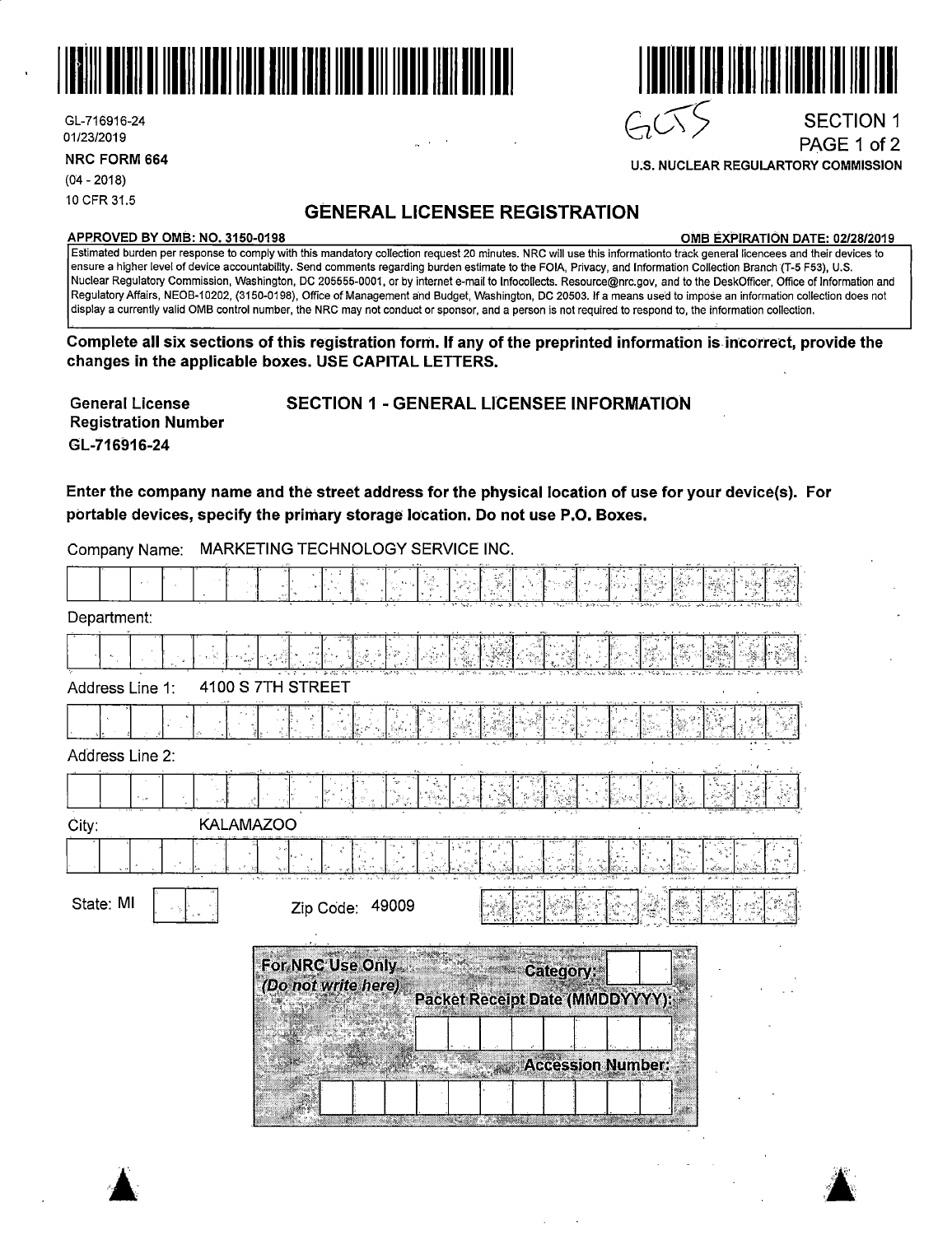



GL-716916-24 01/23/2019

**SECTION 1** PAGE 2 of 2

#### **SECTION 1 - GENERAL LICENSEE INFORMATION (Continued)**

Enter the name, telephone number and title of the person who is the responsible individual for the device(s).

 $\frac{1}{2}$  .

د.<br>افغان افراد با

| Last Name: HANSON                                                                                      |                     |
|--------------------------------------------------------------------------------------------------------|---------------------|
| Ż,<br>$\mathcal{S}$ '<br>s).                                                                           |                     |
| First Name: JAMES                                                                                      | Middle Initial: P   |
|                                                                                                        | Vn)                 |
| <b>Business Telephone Number:</b><br>(269) 375-1236                                                    | Extension:          |
| Title:<br><b>DIRECTOR</b>                                                                              |                     |
|                                                                                                        |                     |
| Enter the mailing address where correspondence regarding your device(s) should be sent.<br>Department: |                     |
|                                                                                                        |                     |
|                                                                                                        |                     |
| 4100 S 7TH STREET<br>Address Line 1:                                                                   |                     |
| $\zeta_{2,1}^{\frac{5}{2}}$ , ,                                                                        |                     |
| Address Line 2:                                                                                        |                     |
| $\mathcal{P}_{\mathcal{E}_1}$<br>$\mathbb{R}^3$                                                        |                     |
| City:<br><b>KALAMAZOO</b>                                                                              |                     |
|                                                                                                        | ila<br>Vite<br>Orto |
| Zip Code: 49009<br>State: MI                                                                           |                     |

 $\mathbf{R}$ 

 $\Delta\eta$  ,  $\Delta\eta$  ,  $\omega$ 

 $\cdot$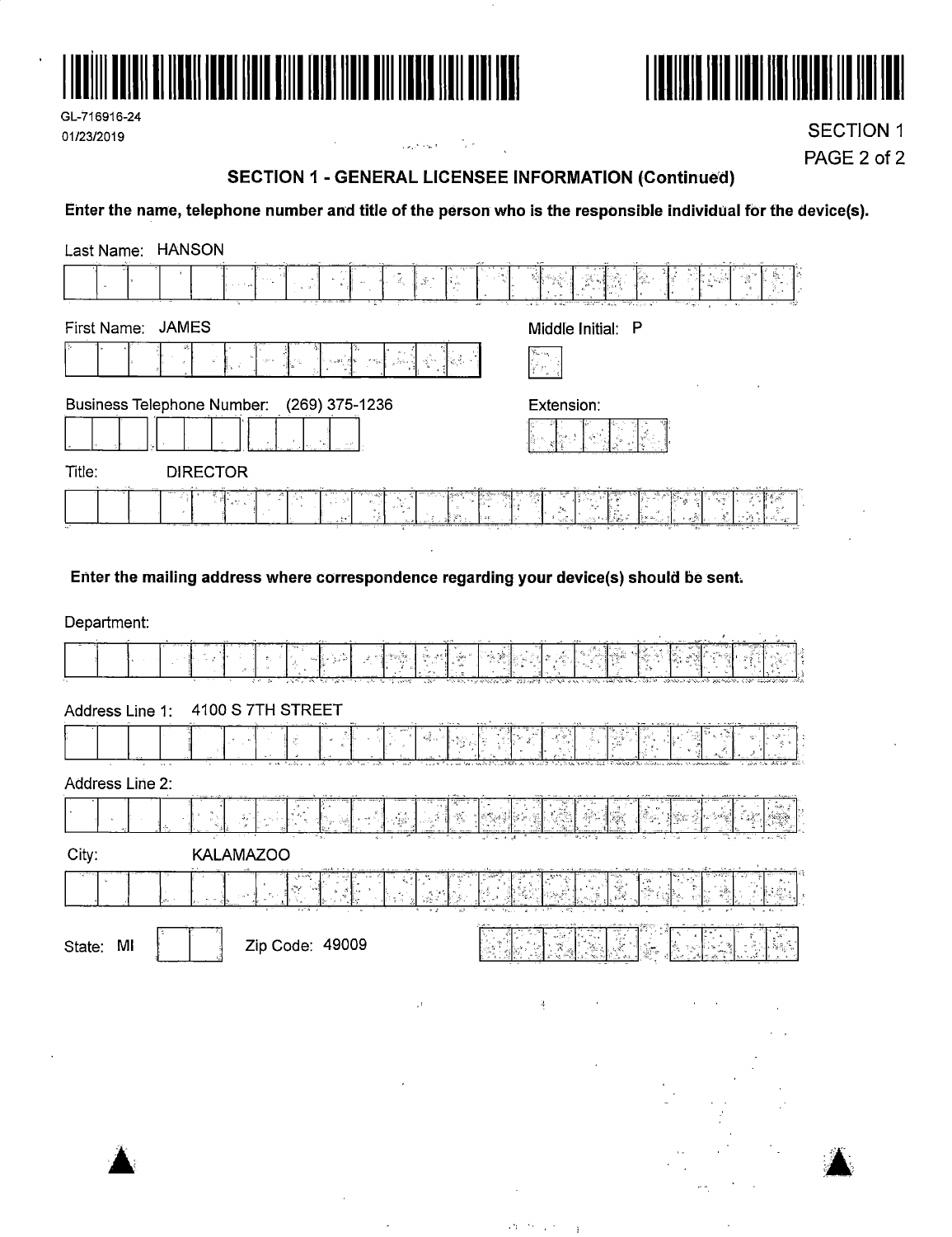| GL-716916-24                                 | SECTION 2 - DEVICES SUBJECT TO REGISTRATION                                                   |                                              |
|----------------------------------------------|-----------------------------------------------------------------------------------------------|----------------------------------------------|
| 01/23/2019                                   | Our records indicate that you have these devices. Please updtae the information as necessary. | <b>SECTION 2</b><br>PAGE 1 of 1              |
| <b>NRC Device Key</b>                        | See pole 10<br>715506 (Internal Control Number)                                               |                                              |
| Distributor/Dustributed By:                  | <b>NDC Technologies</b>                                                                       |                                              |
|                                              |                                                                                               |                                              |
| <b>Distributor License Number:</b>           | 1933-19GL                                                                                     |                                              |
|                                              |                                                                                               |                                              |
| Manufacturer name:                           | NDC INFRARED ENGINEERING INC                                                                  |                                              |
|                                              |                                                                                               |                                              |
| Device Model (Not Source Model): 103         |                                                                                               |                                              |
|                                              |                                                                                               |                                              |
| Device Serial Number:                        | 2967                                                                                          |                                              |
|                                              |                                                                                               |                                              |
| 07/07/2004<br>Transfer Date:                 |                                                                                               |                                              |
|                                              |                                                                                               | コンテーション<br>Not in possession of device (Also |
|                                              | complete Section 4.)                                                                          |                                              |
| MM<br><b>DD</b>                              | <b>YYYY</b>                                                                                   |                                              |
| . Isotope (e.g. AM241)                       |                                                                                               |                                              |
|                                              | Activity (e.g. 1005)                                                                          | Unit (e.g. mCi)                              |
| AM241                                        | 150                                                                                           | mCi                                          |
|                                              |                                                                                               |                                              |
|                                              |                                                                                               |                                              |
|                                              |                                                                                               |                                              |
|                                              |                                                                                               |                                              |
|                                              |                                                                                               |                                              |
|                                              |                                                                                               |                                              |
|                                              |                                                                                               |                                              |
|                                              |                                                                                               |                                              |
|                                              |                                                                                               |                                              |
|                                              |                                                                                               |                                              |
|                                              |                                                                                               |                                              |
| $\overline{2}$<br>$3^{\circ}$<br>4<br>5<br>6 |                                                                                               |                                              |
|                                              |                                                                                               |                                              |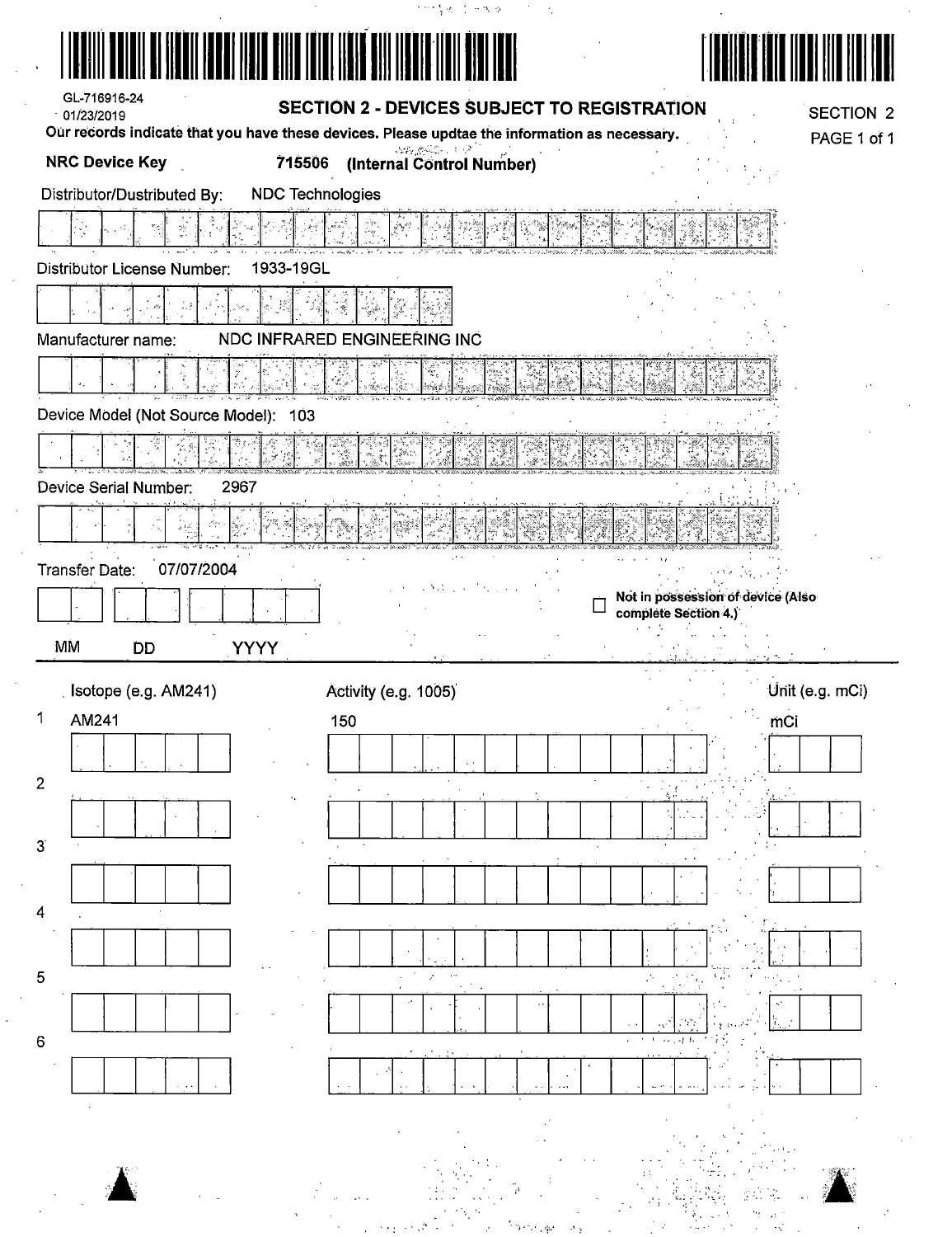| A RIJA INDIJI ILI VALDINI VALDINI ILI VALDINI UNIVERSITETI ILI VALDINI UNIVERSITETI ILI VALDINI UNIVERSITETI I |
|----------------------------------------------------------------------------------------------------------------|
|----------------------------------------------------------------------------------------------------------------|

# 

GL-716916-24<br>01/23/2019

SECTION 3 - ADDITIONAL DEVICES SUBJECT TO REGISTRATION

युक्त अरब्धि हेर्नुहोस् अभि पूर्ण

 $\sim$   $\times$   $^{-1}$ 

**SECTION 3** 

|     |                                |                  |                                  |         | Provide information about other devices you have that are subject to registration. Do not report specifically licensed devices. |                     | and the con- |              |   |  |        |                   | טוואווטוט    |                      |  | PAGE 1 of 1 |                 |
|-----|--------------------------------|------------------|----------------------------------|---------|---------------------------------------------------------------------------------------------------------------------------------|---------------------|--------------|--------------|---|--|--------|-------------------|--------------|----------------------|--|-------------|-----------------|
|     | Manufacturer Name              |                  |                                  |         |                                                                                                                                 |                     |              |              |   |  |        |                   |              |                      |  |             |                 |
|     |                                |                  |                                  |         |                                                                                                                                 |                     |              |              |   |  |        |                   |              |                      |  |             |                 |
|     | <b>Initial Transferor Name</b> |                  |                                  |         |                                                                                                                                 |                     |              |              |   |  |        |                   |              |                      |  |             |                 |
|     |                                |                  |                                  |         |                                                                                                                                 |                     |              |              |   |  |        |                   |              |                      |  |             |                 |
|     |                                |                  |                                  |         | Initial Transferor License Number (if known)                                                                                    |                     |              |              |   |  |        |                   |              |                      |  |             |                 |
|     |                                |                  |                                  |         |                                                                                                                                 |                     |              |              |   |  |        |                   |              |                      |  |             |                 |
|     |                                |                  |                                  |         | Device Model Number (Not Source Model)                                                                                          |                     |              |              |   |  |        |                   |              |                      |  |             |                 |
|     |                                |                  |                                  |         |                                                                                                                                 |                     |              |              |   |  |        |                   |              |                      |  |             |                 |
|     | <b>Device Serial Number</b>    |                  |                                  |         |                                                                                                                                 |                     |              |              |   |  |        |                   |              |                      |  |             |                 |
|     |                                |                  |                                  |         |                                                                                                                                 |                     |              |              | ÷ |  |        |                   |              |                      |  |             |                 |
|     |                                |                  | How acquired and date (e.g.,     | O       | Manufacturer/Initial Transferor listed above                                                                                    |                     |              |              |   |  |        |                   |              |                      |  |             |                 |
|     |                                |                  | from a distributor/manufacturer, | $\circ$ | <b>Other General Licensee</b>                                                                                                   |                     |              |              |   |  |        | Date Transferred: |              |                      |  |             |                 |
|     |                                |                  | other licensee, other source)?   | O       | Other Sources                                                                                                                   |                     |              |              |   |  |        |                   |              | MM Secret DD Secrets |  | <b>YYYY</b> |                 |
|     |                                |                  | Isotope (e.g. AM241)             |         |                                                                                                                                 | Activity (e.g. 100) |              |              |   |  |        |                   |              |                      |  |             | Unit (e.g. mCi) |
| 1.  |                                |                  |                                  |         |                                                                                                                                 |                     |              |              |   |  |        |                   | ÷            |                      |  |             |                 |
| 2.  |                                | $\sim$ $\lambda$ |                                  |         |                                                                                                                                 |                     |              |              |   |  |        |                   |              |                      |  |             |                 |
|     |                                |                  |                                  |         |                                                                                                                                 |                     |              |              |   |  |        |                   | ť.<br>新型     | 16.1                 |  |             |                 |
| 3.  |                                |                  |                                  |         |                                                                                                                                 |                     |              |              |   |  |        |                   | $\sqrt{q}$ . |                      |  |             |                 |
| 4.  |                                |                  |                                  |         |                                                                                                                                 |                     |              |              |   |  |        |                   |              |                      |  |             |                 |
| 5.  |                                |                  |                                  |         |                                                                                                                                 |                     |              |              |   |  |        |                   |              |                      |  |             |                 |
|     |                                |                  |                                  |         |                                                                                                                                 |                     |              |              |   |  |        |                   |              |                      |  |             |                 |
| 6.  |                                |                  |                                  |         |                                                                                                                                 |                     |              |              |   |  |        |                   |              |                      |  |             |                 |
| 7.  |                                |                  |                                  |         |                                                                                                                                 |                     |              |              |   |  |        |                   |              |                      |  |             |                 |
| 8.  |                                |                  |                                  |         | $\sigma_{\rm eff}^{\rm eff}$ , $\tau_{\rm e}$                                                                                   |                     |              | $\mathbf{L}$ |   |  |        |                   |              |                      |  |             |                 |
|     |                                |                  |                                  |         |                                                                                                                                 |                     | and they     |              |   |  |        |                   |              |                      |  |             |                 |
| 9.  |                                |                  |                                  |         | $\mathcal{F}_{\mathcal{A}}$                                                                                                     |                     |              |              |   |  |        |                   | 动力           |                      |  |             |                 |
| 10. |                                |                  |                                  |         |                                                                                                                                 |                     | Te si        |              |   |  | ije ko |                   |              |                      |  |             |                 |
|     |                                |                  |                                  |         |                                                                                                                                 |                     |              |              |   |  |        |                   |              |                      |  |             |                 |
|     |                                |                  |                                  |         |                                                                                                                                 |                     |              |              |   |  |        |                   |              |                      |  |             |                 |
|     |                                |                  |                                  |         |                                                                                                                                 |                     |              |              |   |  |        |                   |              |                      |  |             |                 |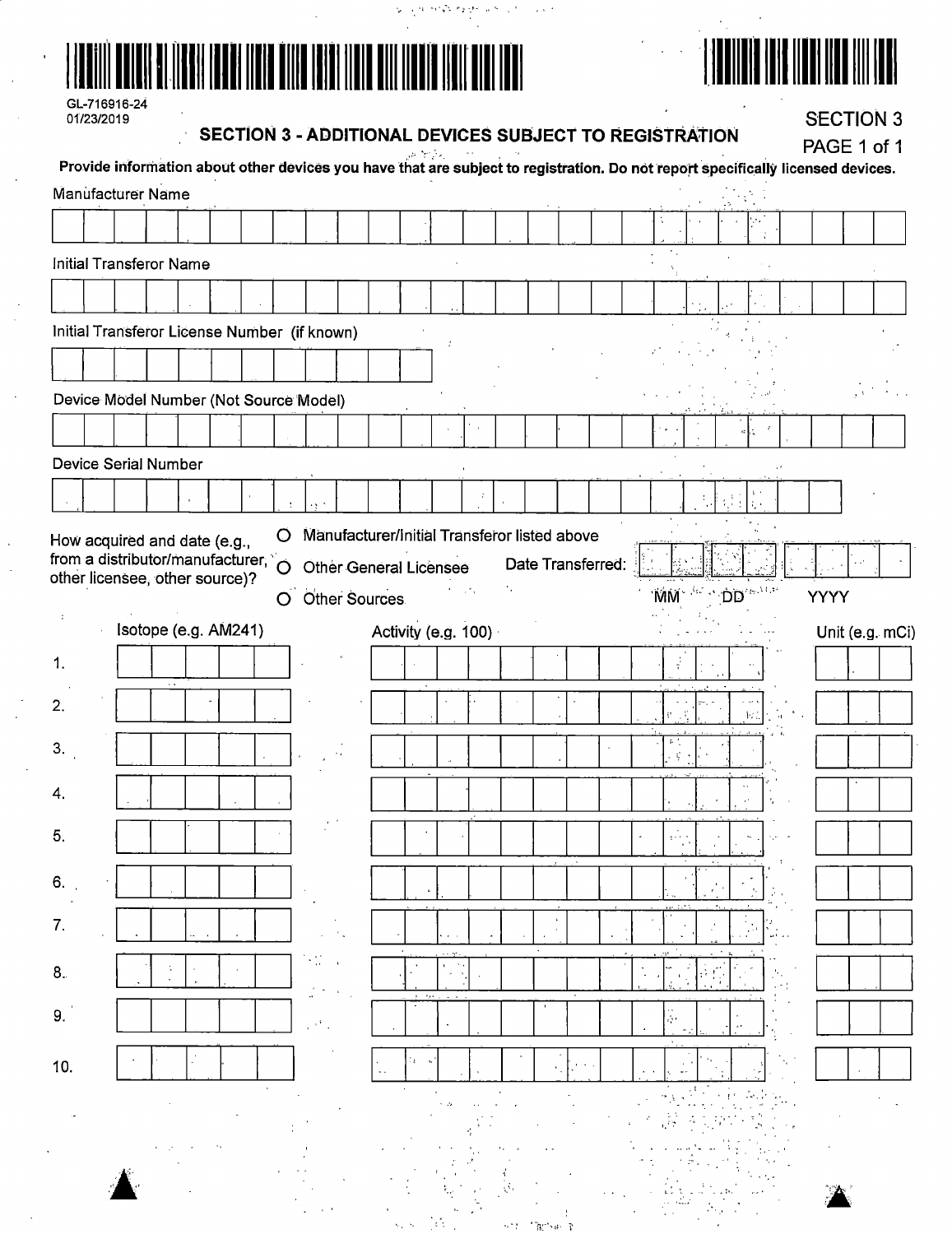| GL-716916-24 |                                                | ╷┈╷╷╷╷╷╷╷╷ |
|--------------|------------------------------------------------|------------|
| 01/23/2019   | <b>SECTION 4 - NOT IN POSSESSION OF DEVICE</b> |            |

**Television** 

**SECTION 4** PAGE 1 of 1

Provide information about devices listed in Section 2 or 6, but no longer in your possession. Part 1 Transfer Date: **NRC Device Kev:** (from Section 2 or 6) **MM DD** YYYY Location of the Device: O Whereabouts Unknown (Complete Part 1 only) O Transferred to another general licensee (Complete Parts 2 and 3) O Never Possessed the Device (Complete Part 1 only) O Transferred to a Specific Licensee (Not the manufacturer) O Returned to Manufacturer (Complete Part 1 only) (Complete Part 2) Part 2 License Number of Recipient (if transferred to a specific licensee): Company Name: Department: Address Line 1: Address Line 2: City: State: Zip Code: Part<sub>3</sub> Enter the name of the individual responsibe for this device: Last name: First name: Middle Initial: **Business Telephone** Extension: Number: Title: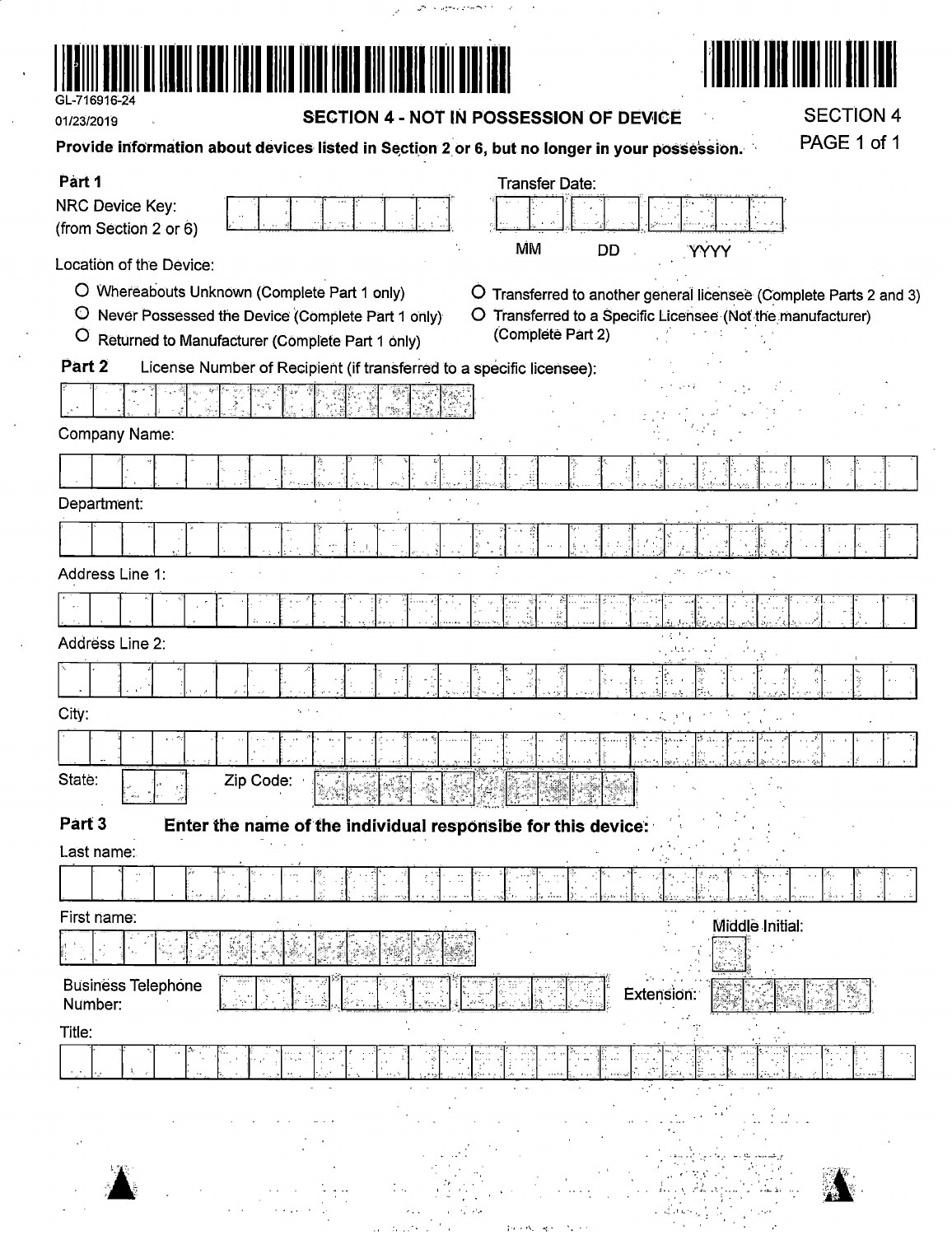



GL-716916-24 01/23/2019

#### **SECTION** *5* - **CERTIFICATION** SECTION 5

PAGE 1 of 1

I hereby certify that:

 $\blacktriangle$  .

- A. All information contained in this registration is true and complete to the best of my knoWledge and belief.
- B. A physical inventory of the devices subject to registration has been completed, and the device information on this form has been checked against the device labeling.

برورد

 $\mathbf{C}$ I am aware of the requirements of the general license, provided in 10 CFR 31.5. (Copied of applicable regulations may be viewed at the NRC website at:

 $7/20$   $2/25/19$ 

. ·-~ .

. ' .• ',, ,, ' , I. '·· -*:* ~ 1

**GNATURE** - **RESPONSIBLE INDIVIDUAL (Listed iri s·ection 1) DATE** 

WARNING: FALSE STATEMENTS MAY BE SUBJECT TO CIVIL AND/OR CRIMINAL PENALTIES. NRC REGULATIONS REQUIRE THAT SUBMISSIONS TO THE NRC BE COMPLETE AND ACCURATE IN ALL ·' MATERIAL ASPECTS. 10 U.S.C SECTION 1001 MAKES IT A CRIMINAL OFFENSE TO MAKE A WILLFULLY WRONG STATEMENT OR REPRESENTATION TO ANY DEPARTMENT OR AGENCY,OF THE UNITED STATES AS TO ANY MATTER IN ITS JURISDICTION.